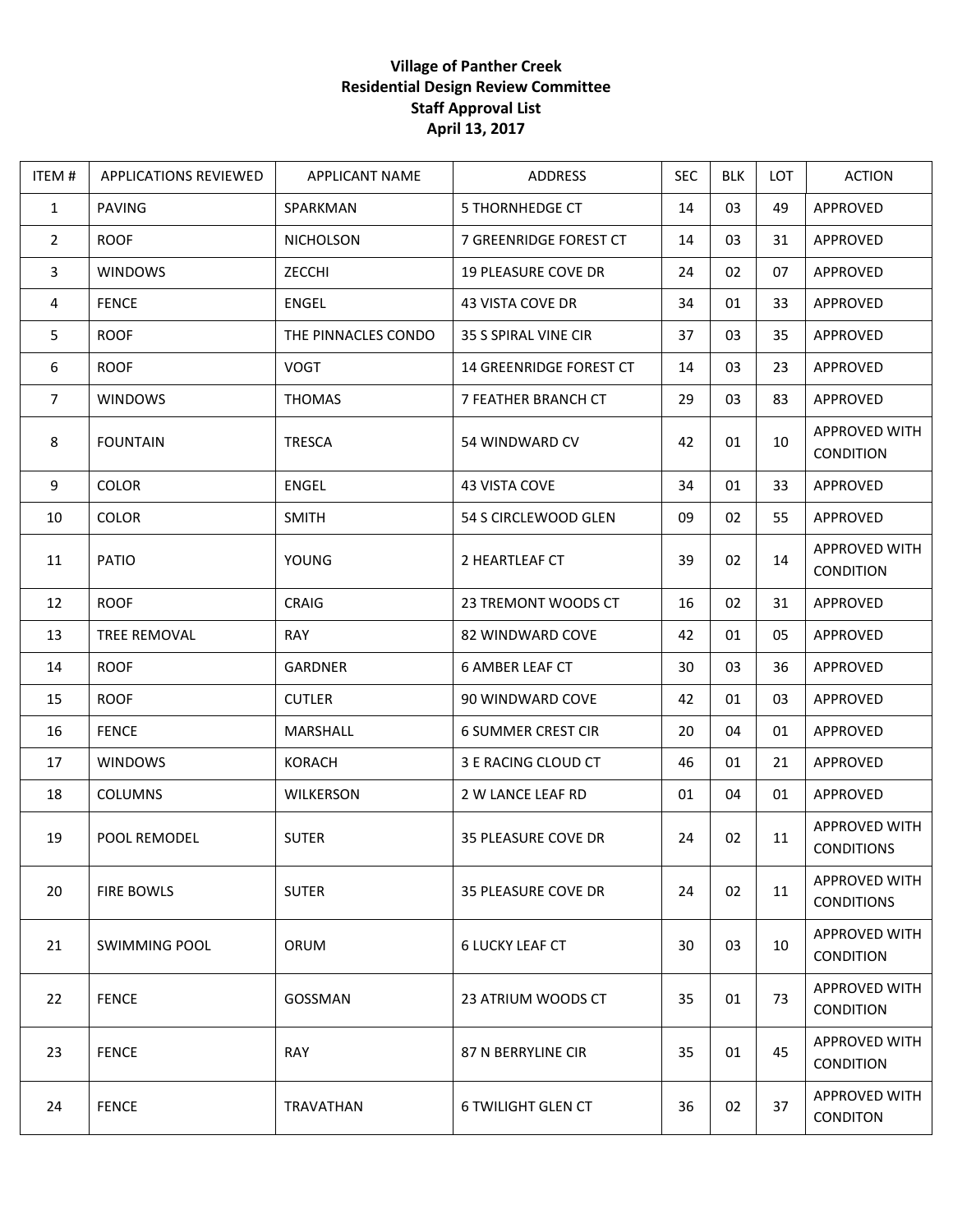## **Village of Panther Creek Residential Design Review Committee Staff Approval List April 13, 2017**

| 25 | <b>WINDOWS</b>   | <b>HANNA</b>    | 151 N BERRYLINE CIR      | 36 | 01 | 24  | APPROVED WITH<br><b>CONDITION</b> |
|----|------------------|-----------------|--------------------------|----|----|-----|-----------------------------------|
| 26 | <b>FENCE</b>     | KIM             | 14 W BROKEN OAK CT       | 02 | 01 | 104 | APPROVED WITH<br><b>CONDITION</b> |
| 27 | <b>FLAG POLE</b> | <b>HATHAWAY</b> | 9 S TALLOWBERRY DR       | 07 | 02 | 42  | APPROVED                          |
| 28 | <b>SIDING</b>    | LONTERO         | 7 S TALLOWBERRY DR       | 07 | 02 | 43  | APPROVED                          |
| 29 | <b>ROOF</b>      | <b>MOTTO</b>    | 29 W TORCH PINE CIR      | 05 | 03 | 14  | APPROVED                          |
| 30 | TREE REMOVAL     | <b>HALL</b>     | 59 S CIRCLEWOOD GLN      | 09 | 01 | 06  | <b>APPROVED</b>                   |
| 31 | <b>SIDING</b>    | PENNELL         | 119 BITTERWOOD CIR       | 20 | 01 | 30  | APPROVED                          |
| 32 | <b>ROOF</b>      | <b>LEACH</b>    | 7 E BROKEN OAK CT        | 02 | 02 | 11  | APPROVED                          |
| 33 | <b>COLOR</b>     | <b>MILLER</b>   | 164 N MILL TRACE DR      | 30 | 03 | 05  | APPROVED                          |
| 34 | <b>ROOF</b>      | <b>GREENE</b>   | 50 S WOODSTOCK CIR DR    | 02 | 01 | 44  | APPROVED                          |
| 35 | <b>COLOR</b>     | ALBRECHT        | 11 S CYPRESS PINE DR     | 05 | 06 | 24  | APPROVED                          |
| 36 | <b>SIDING</b>    | ALBRECHT        | 11 S CYPRESS PINE DR     | 05 | 06 | 24  | <b>APPROVED</b>                   |
| 37 | <b>DRIVEWAY</b>  | <b>BARRETT</b>  | 2 NUTMEG CT              | 05 | 03 | 01  | APPROVED                          |
| 38 | <b>FENCE</b>     | <b>JACOBS</b>   | 20 WIND TRACE CT         | 18 | 02 | 29  | APPROVED WITH<br><b>CONDITION</b> |
| 39 | TREE REMOVAL     | <b>KAERCHER</b> | 30 N CIRCLEWOOD GLEN     | 09 | 02 | 15  | APPROVED                          |
| 40 | <b>FENCE</b>     | <b>RANEY</b>    | 49 PEBBLE HOLLOW CT      | 32 | 02 | 72  | APPROVED                          |
| 41 | <b>DRIVEWAY</b>  | <b>SMITH</b>    | 29 N HAVENRIDGE DR       | 10 | 02 | 69  | APPROVED                          |
| 42 | <b>FENCE</b>     | <b>SMITH</b>    | 29 N HAVENRIDGE DR       | 10 | 02 | 69  | APPROVED                          |
| 43 | <b>ROOF</b>      | KLEINSCHMIDT    | 31 CAPEWOOD CT           | 09 | 02 | 64  | APPROVED                          |
| 44 | <b>FENCE</b>     | <b>BROWN</b>    | 3 ACORN CLUSTER CT       | 35 | 01 | 11  | APPROVED                          |
| 45 | <b>ROOF</b>      | HERNANDEZ-MENA  | 18 WOODTIMBER CT         | 02 | 02 | 30  | <b>APPROVED</b>                   |
| 46 | <b>COLOR</b>     | <b>WATKINS</b>  | 28 E WHITE WILLOW CIR    | 03 | 01 | 72  | APPROVED                          |
| 47 | <b>COLOR</b>     | <b>CASSIER</b>  | 47 HIGHLAND CIR          | 28 | 02 | 03  | APPROVED                          |
| 48 | <b>FENCE</b>     | SHANNON         | 3 E ROCK WING PL         | 32 | 02 | 05  | APPROVED WITH<br><b>CONDITION</b> |
| 49 | <b>FENCE</b>     | <b>MOTTO</b>    | 29 W TORCH PINE CIR      | 05 | 03 | 14  | APPROVED                          |
| 50 | <b>ROOF</b>      | GARDNER         | 47 N LAKEMIST HARBOUR PL | 38 | 01 | 05  | APPROVED                          |